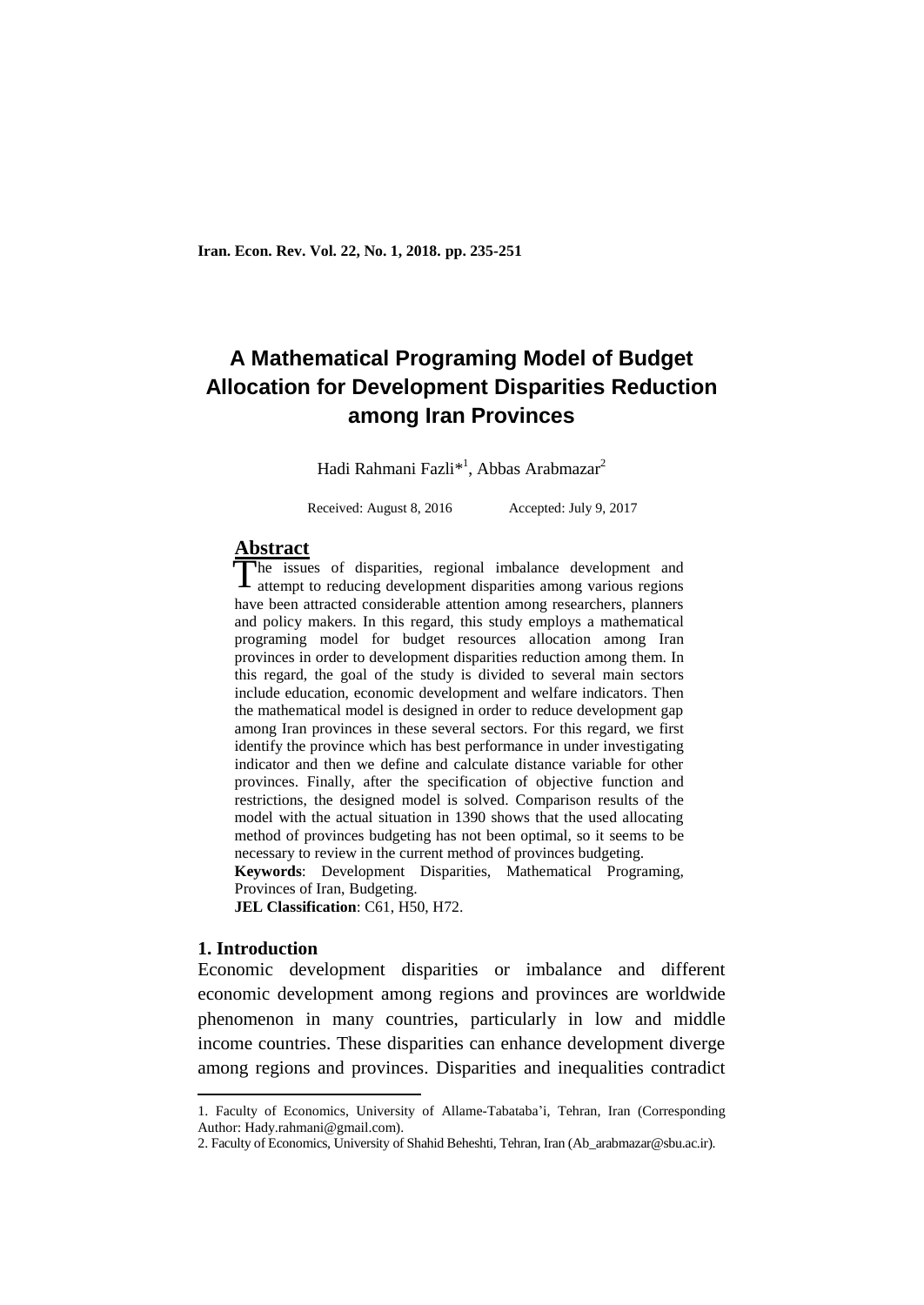fairness at regional level and it is one of the main sources of social tensions which tend to socio-political instability. Consequently, a higher level of social and political instability among poor and rich provinces can have a negative effect on economic growth. In this situation, investment decisions are made under uncertainty. In the other hand, rising inequality and disparity lead to tensions within a country and compromise the prospect of long-term sustainable growth through of a variety of social, political and economic mechanisms (Kanbur and Lustig, 2000; Fan et al., 2011; Kanbur and Zhang, 2005; 2007).

In the economy of Iran, exclusion reduction of less developed regions has always been a challenge to achieve economic and social equality that has been not realized until for various reasons such as geographical isolation, war and insecurity arising from it and limitation factors that influence investment. In the other hand, the imbalanced of regional development cause to higher centralization and continuing immigration and marginalization, discrimination and lack of unemployment improvement. It is lead tend to unbalanced distribution of population (Amirahmadi, 1986; Amirahmadi and Atash, 1987).

Therefore, reducing these inequalities has become a major challenge for budget planner. Budgeting is a work or process that it is in progress to the allocation of government funds to various sectors or programs. The main issue in budgeting process is the following question. How much should each entry get? This question has two dimensions: the efficiency of public expenditure, and the priorities of government. Budget formulation is an important legislative activity as it determines how to government distributes public resources among different provinces and regions, especially in the Iran. Throughout the effectiveness and efficient budgeting, government can reduce regional disparities. For these regards, budget planner must be attention to the optimal mathematical models in order to reduce development distance among various regions and provinces in budget allocation.

This study is done to improve equity and fairness re-allocation in budget resources among Iranian provinces in order to reduce development disparities and gap reduction. Another goal of this study is re-allocation provincial budget resources in order to achieve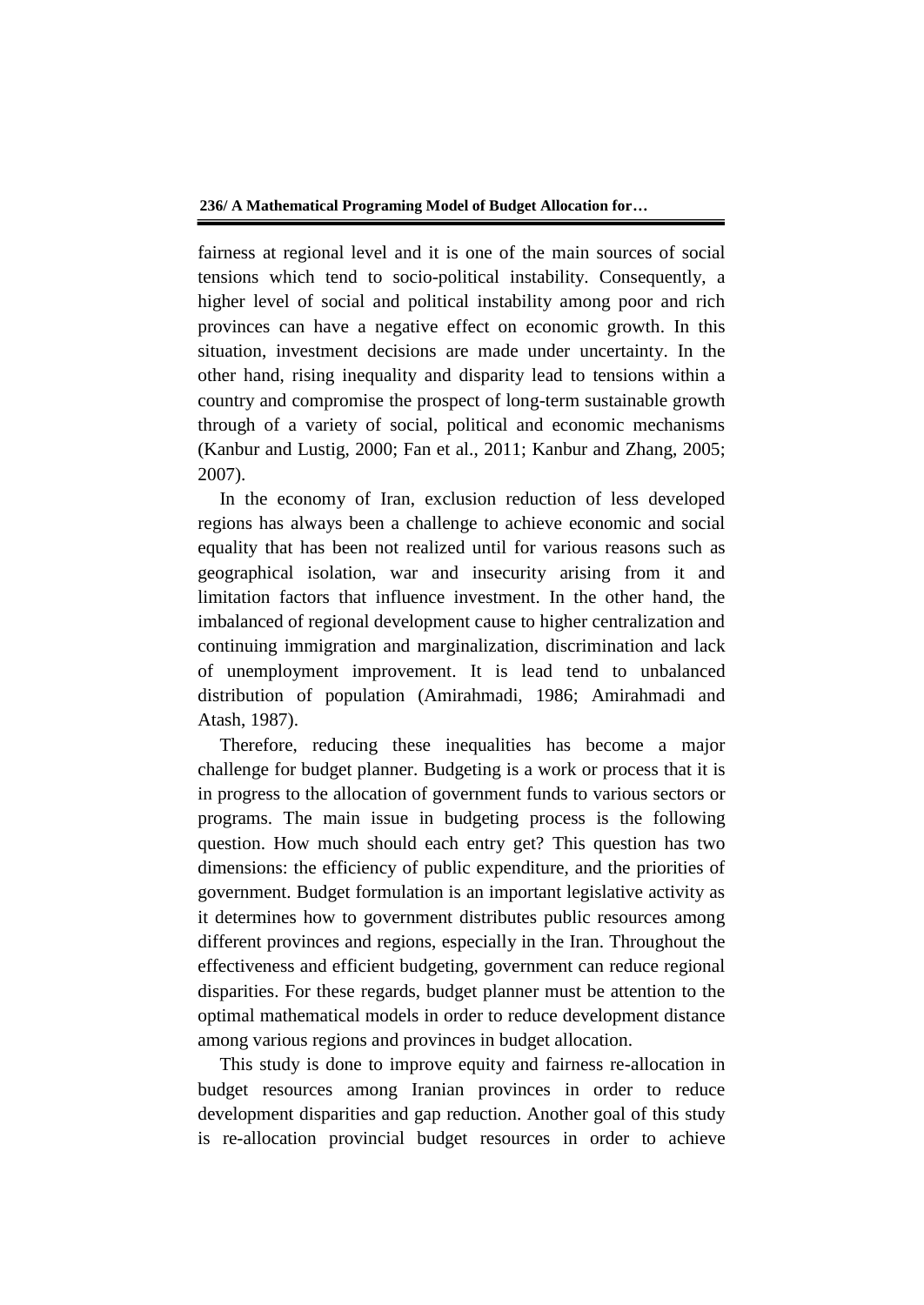development convergence among provinces. In this regards, we employ a mathematical programing model. This model is a multicriterion decision making model (MCDM) will assist management's understanding of resources allocation problems.

The rest of the paper is organized as follow. Section 2 contains the literature review. In section 3, the Iran's regional disparity is presented based on official statistics. In the section 4, the designed model is presented. Finally the section5 contains the empirical results of solved model based on provincial data.

# **2. Literature Review**

There are different theories related to economic development and disparities explanation such as linear stages theory, Kuznets six characteristics theory and interregional relationship theory. Based on Kuznets (1955) theory, income inequality increase in the initial phase of industrialization and when reach a peak then it starts to decline. This pattern called Kuznets curve which define an inverted-U shape relationship between inequality and economic development. Another main contribution to the study of convergence is made by Solow (1956) and Swan (1956). This model is called neoclassical growth model. The neoclassical growth model predicts that conditional convergence is possible. But endogenous growth model of Romer (1986) and Lucas (1988) suggests that convergence is not guaranteed and trends in inequality can persist.

The existence of gap among regions over a period of time has been illustrated through the famous inverted-U curve suggested by Williamson (1965). The inverted-U curve illustrates that in the first stages of national economic growth, regional inequality grows. First from a certain transition point, the national economic growth is accompanied by a reduction of regional disparity. The Williamson transition theory is presented in figure 1.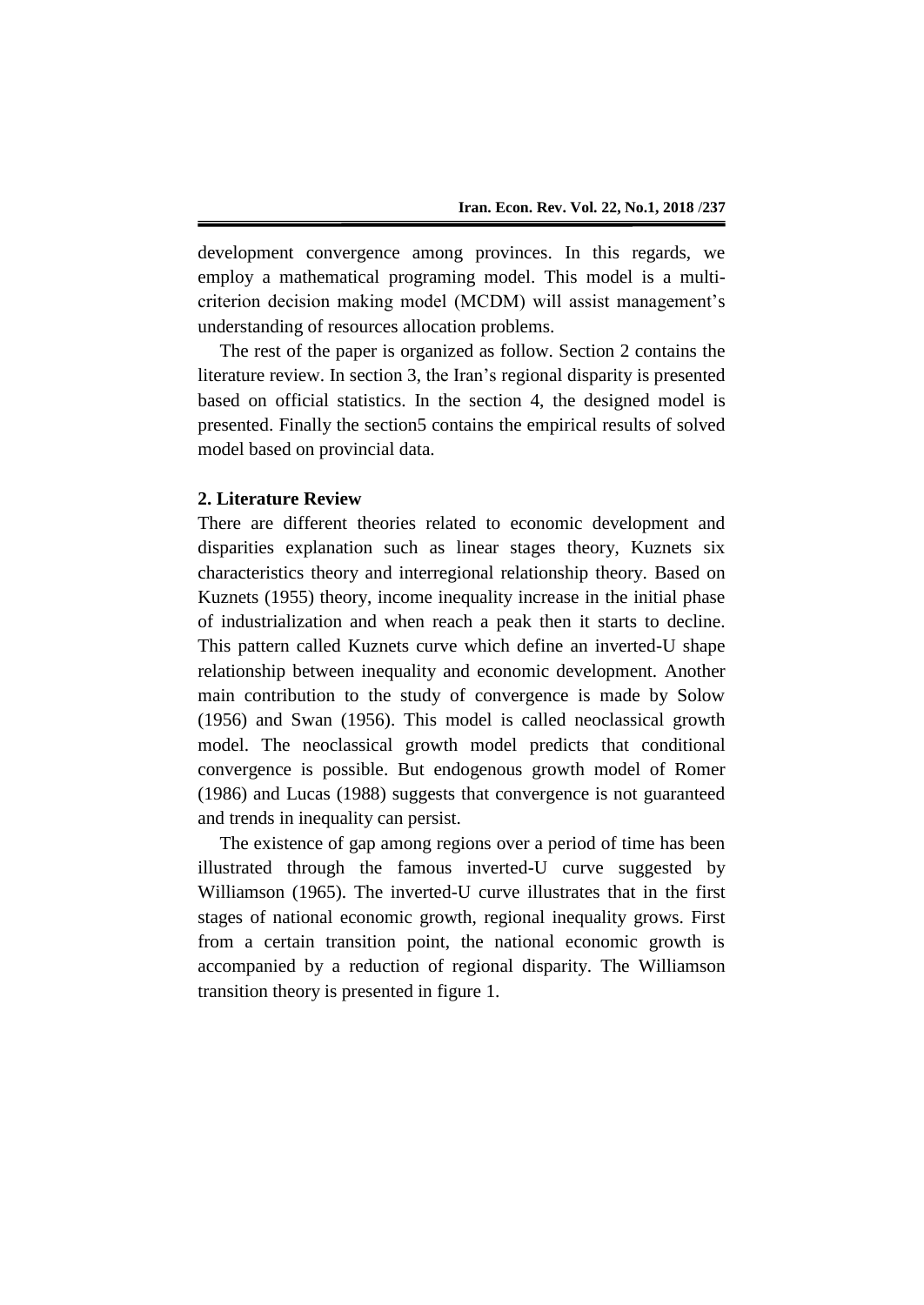**238/ A Mathematical Programing Model of Budget Allocation for…**



**national economic growth**

### **Figure 1: Relationship between Regional Disparity and Economic Growth Based on Williamson Theory**

In the other hand, according to Pinder (1983), interregional theory attempt to explain the future of broad interregional development contracts among regions.

## **2.1 Empirical Studies**

Norris and Weber (2001) examined economic disparities across regions in Russia. They analyze various transfer rules between different regions. The results show that there is a wide gap among various Russia regions.

Chae et al. (2006) offered two allocation models for policy makers in Papua New Guinea using goal programming. In first model, national financial resources allocate in health sector and among 19 provinces. The second model, utilizes the results from the first model to allocate resources among different health activities within each province. These models determine major health problems of each province and available health resources.

Du et al. (2012) employed spatial error model and spatial lag model to analyze the disparity of regional financial development of China's 28 provincial regions during 1992-2009. Their results show that the spatial dependent effect of financial development between China's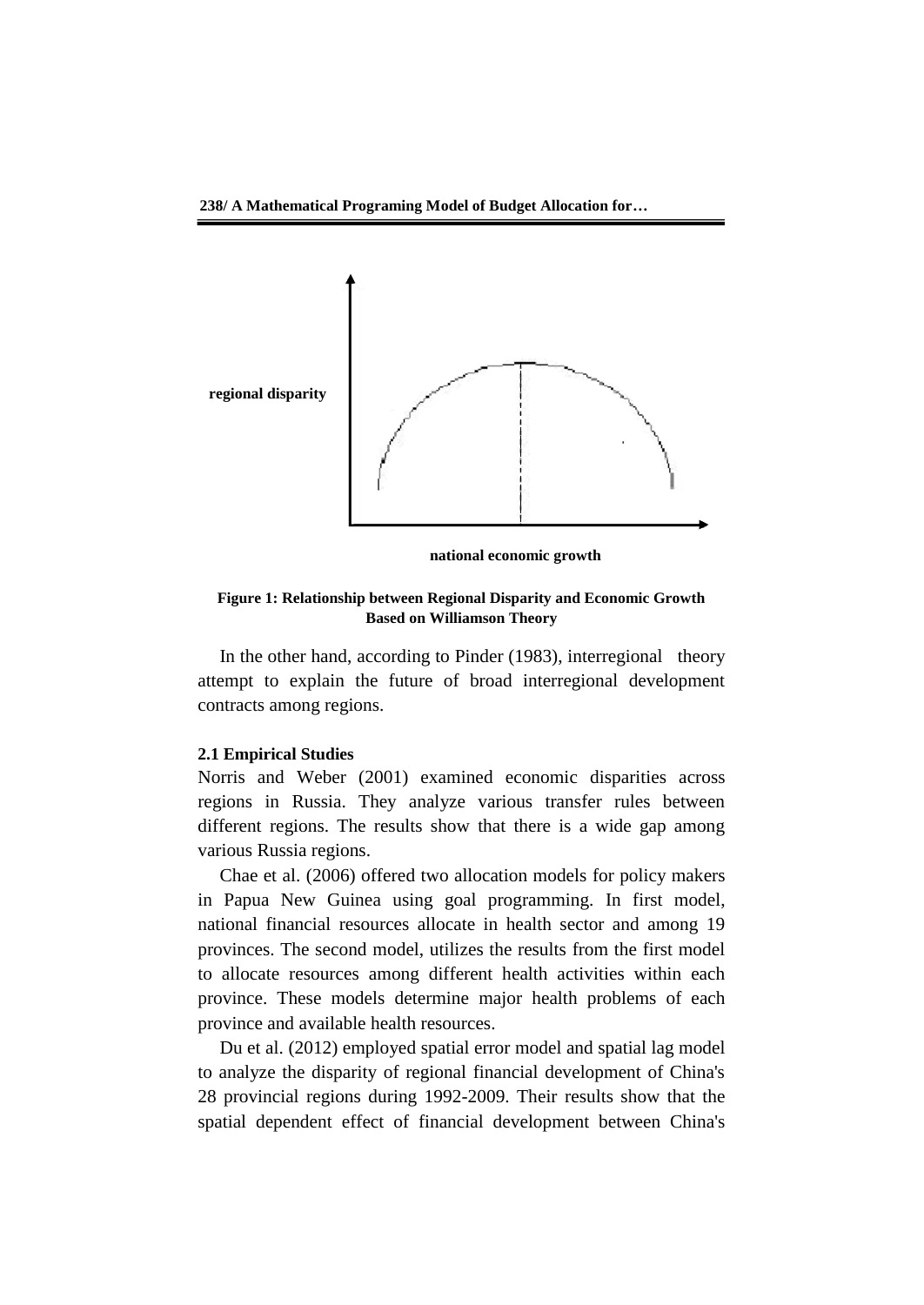provinces is significant during 1992-1997 and 1998-2003, but this effect has converted to spatial spillover effect during 2004-2009.

Ohlan (2013) assessed the pattern of disparities in socio-economic development in the India. The results show that the wide level of development disparities among various regions in India. Based on this study results, the level of development in infrastructure services sector is found to be positively significant associated with the overall development indicators.

Banerjee and Kuri (2015) attempted to evaluate the trend and level of inequality across Indians states based on Human Development Indicator. Their results show that a targeted level of HDI reduces the extent of polarization and can bring out a balanced development in Indian states.

There are limited studies in the domestic literature. These studies have generally focused on providing ranking methods for the level of development of the regions, and have not provided optimal resource allocation approaches (Sepehrdoust, 2009; Abdollahzade and Sharifzadeh, 2012; Pourmohammadi and Valibeigi, 2015).

## **2.2 Regional Disparity in Iran**

Currently, distribution of average income (in form of GDP per capita) is used to evaluate the development level of various regions. Figure2 shows the trend of real per capita GDP of selected highest and lowest level of GDP per capita of Iran's provinces during 2000 to 2010 in order to illustration regional disparity among these regions. Based on the provincial data, the real per capita GDP of the richest region, Kohkiloyeh, is about 8.6 times that of the poorest region, Sistan. The data show that, only 6 among 30 provinces have higher level of GDP per capita than the mean of country during 2000 to 2010.

Based on the figure2, during the 2000-2010 periods, there is a rising gap in GDP per capita among selected Iran's provinces. This figure shows the development gap and disparity among selected poorest and richest Iran's provinces.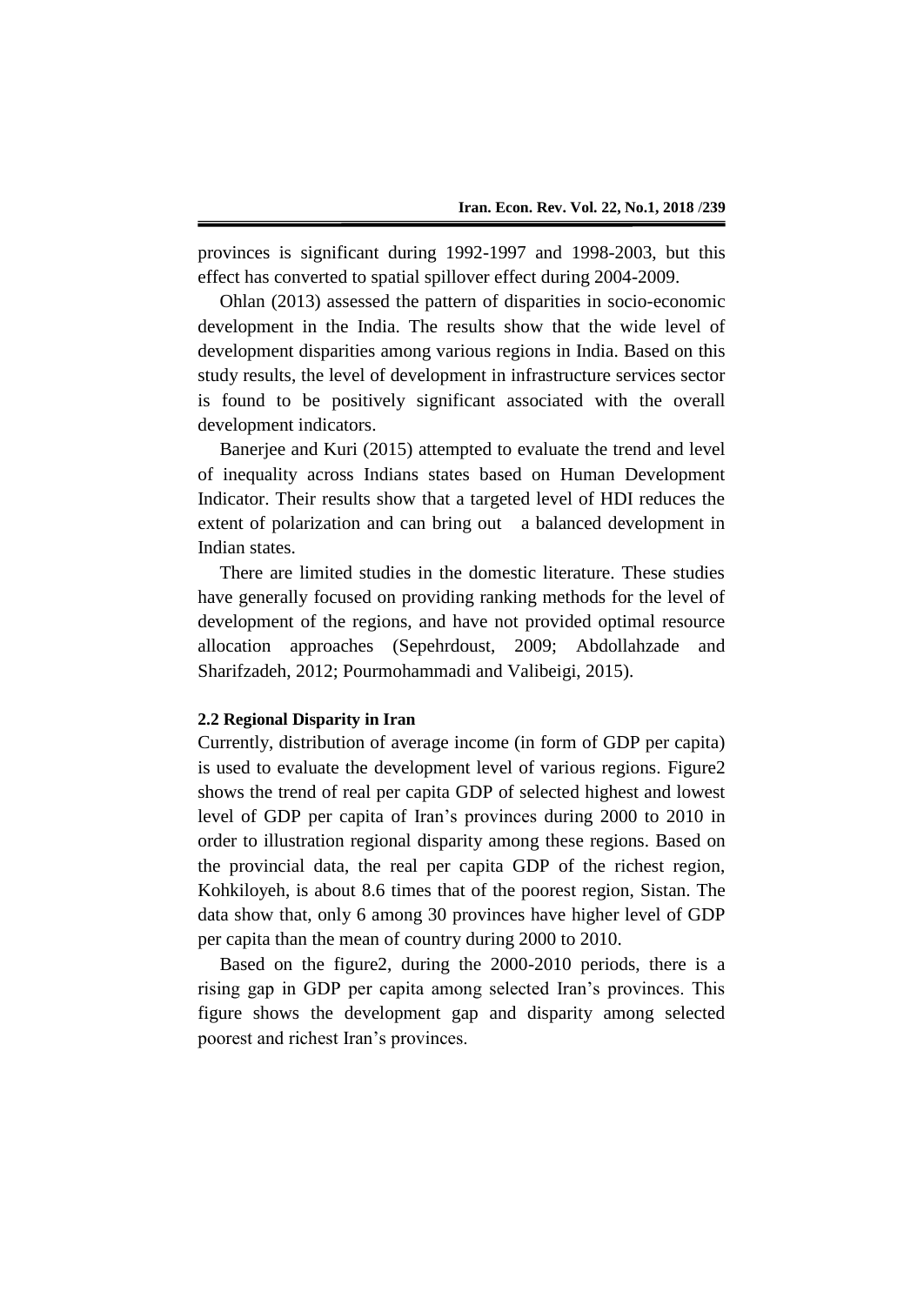

**Figure2: GDP Per Capita of Selected Provinces during 2000-2010**

# **3. The Model**

The main goal of this study is to provide a re-allocation budgeting model in order to reduce development gap among various heterogonous regions or provinces of Iran. For this regard, we sort indexes or characteristics in four main sets include economic performance, education indicators, infrastructure indicators and welfare indicators. In figure1 we draw the total perspective of the model.



**Figure3: The Total Perspective of the Model**

In any sector, we define several indexes. For this purpose, we first suppose that there are  $N$  provinces with  $M$  Indies that we want to investigate them and then we define the following indicator: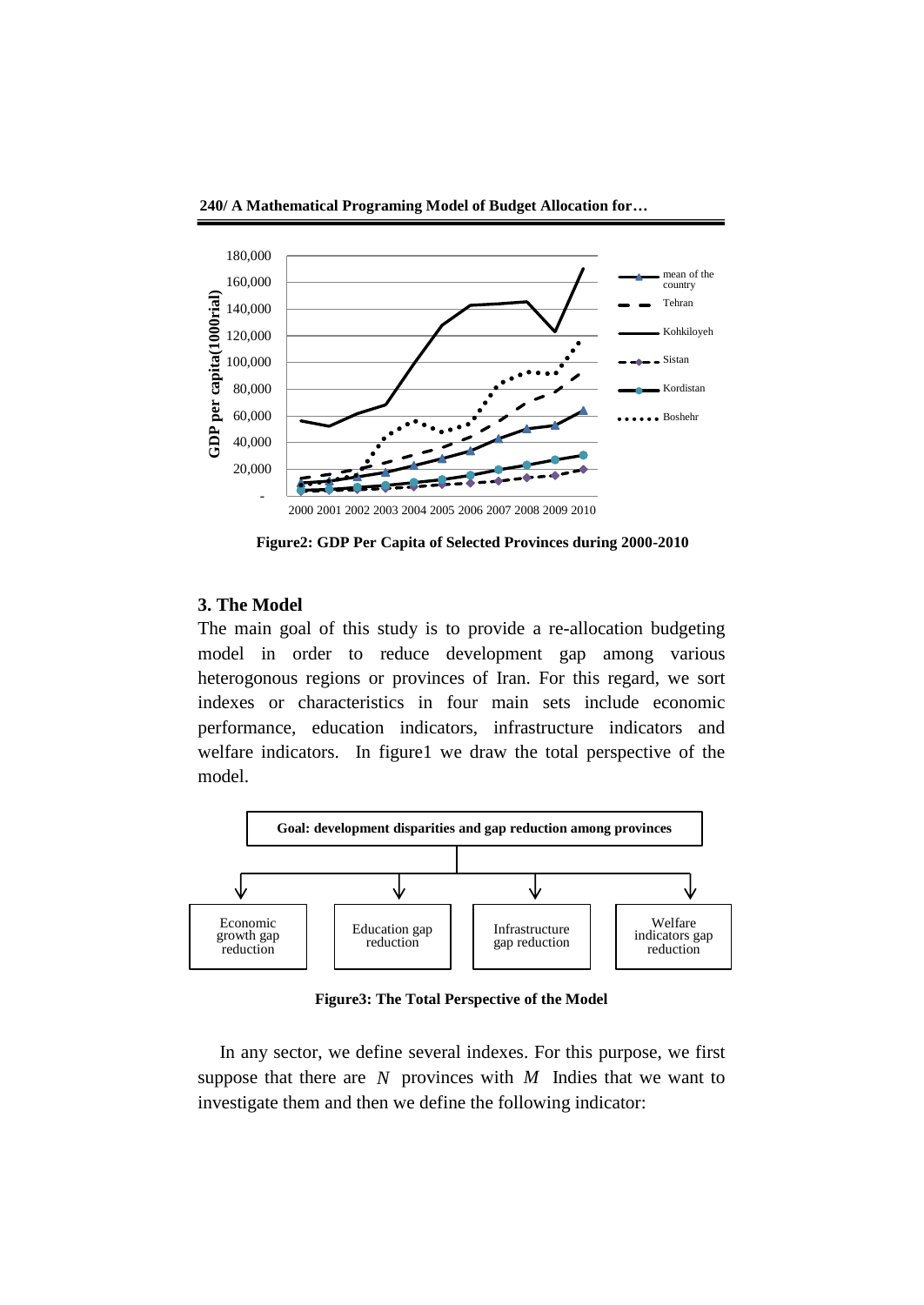$$
\overbrace{x_{ij}^* \in A_i = \{x_{ij}, j = 1, 2, ..., N\}}^{\text{Hall. Eton. Rev. Vol. 22, 100.1, 2010 / 241}}(1)
$$

In the equation (1),  $x_{ij}$  presents the value of indicator *i* in the province *j* and  $x_{ij}^*$  shows the best performance among *N* provinces in the indicator *i* .These indicators are referring to economic development Indies such as education, health, and infrastructure and employment level. Now we define distance indicator as follow:

$$
d_{ij} = \left| x_{ij} - x_{ij}^* \right| \tag{2}
$$

In the equation  $(2)$ ,  $\vert \vert$  shows the absolute value. For any indexes in any province,  $d_{ij}$  is definable. It is clear that in the province with best performance the distance variable is equal to zero or  $d_{ij} = 0$ . The goal of study is to minimize cost of provinces development disparities. So we define the following objective function for any province:

$$
\min \qquad \ell_j = \sum_{i=1}^{M} w_i d_{ij} = w_1 d_{1j} + w_2 d_{2j} + \dots + w_M d_{Mj}
$$
(3)

In the equation (3),  $w_i$  presents the weight of index *i* in province *j* . So for any province,  $\left\lfloor w_j \right\rfloor_{j=1,2,\dots,M}$  presents the vector of weights from dimension  $M$ . This vector is specified by using the AHP methods of operation research. Finally, the total objective function is as follow:

$$
\min \sum_{j=1}^{N} \alpha_{j} \ell_{j} = \alpha_{1} \ell_{1} + ... + \alpha_{N} \ell_{N}
$$
\n(4)

In the equation (4),  $\alpha_j$  shows the weight of province j. It is important to specify restrictions of the model. For this purpose and in the table1, we first define the following variables.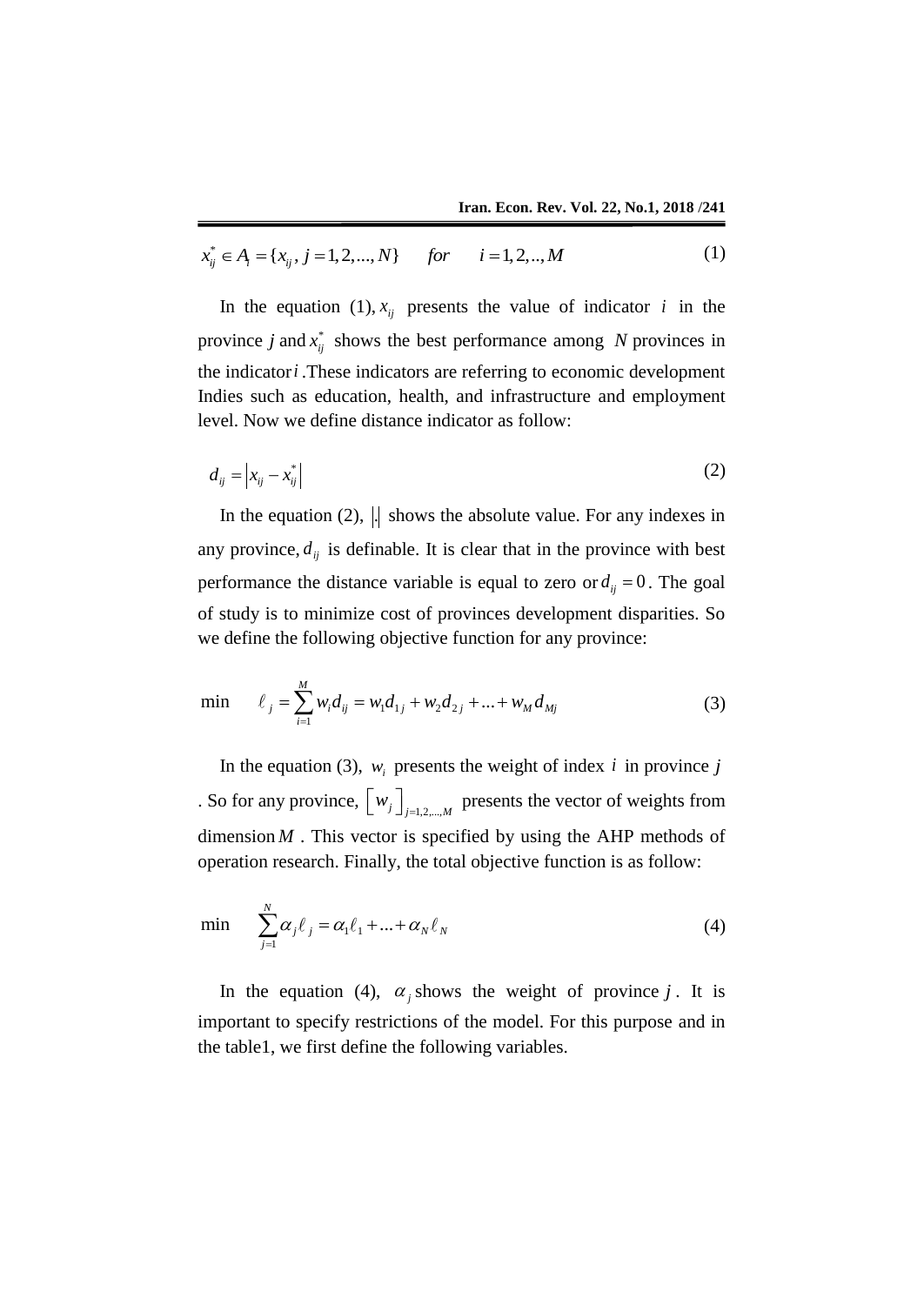**242/ A Mathematical Programing Model of Budget Allocation for…**

| <b>Table1: Variables Definition of Model Restrictions</b> |                                                                                               |                                                          |  |  |
|-----------------------------------------------------------|-----------------------------------------------------------------------------------------------|----------------------------------------------------------|--|--|
| <b>Index</b>                                              | <b>Explanation</b>                                                                            | <b>Definition</b>                                        |  |  |
| $MAB_i$                                                   | The value of budget that can be<br>allocated to province $j$ .                                | Province budget<br>ceiling                               |  |  |
| $B_{ii}^*$                                                | The value of budget that it is needed<br>to obtain 1 percent of goal $i$ in<br>province $j$ . | The cost of<br>achieving goals                           |  |  |
| $MAB$ <sup>*</sup>                                        | The value of budget that can be<br>allocated to goals in province $j$ .                       | Index budget<br>ceiling                                  |  |  |
| $B_i^* = \sum_{i=1}^{N-1} B_{ij}^*$                       | The value of budget that it is needed<br>to obtain 1 percent of goal $l$ .                    | The cost of<br>achieving goal $i$                        |  |  |
| $B_j^* = \sum_{i=1}^M B_{ij}^*$                           | The value of budget that it is needed<br>to obtain 1 percent of goals in<br>province $j$ .    | The cost of<br>achieving goals in<br>province $j$        |  |  |
| N-1 M<br>$B^* = \sum_i \sum_i B^*_{ij}$                   | The value of budget that it is needed<br>to obtain 1 percent of goals in total<br>provinces   | The cost of<br>achieving $M$<br>goals in $N$<br>province |  |  |

 Then we specify the following restrictions based on the defined variables:

$$
0 \leq B_{1j}^* d_{1j} + B_{2j}^* d_{2j} + ... + B_{mj}^* d_{Mj} \leq MAB_j
$$
\n(5)

$$
0 \leq B_{i1}^* d_{i1} + B_{i2}^* d_{i2} + \dots + B_{iN}^* d_{iN} \leq M A B_i^*
$$
\n(6)

We also re-define the objective function as:  
\nmin 
$$
\ell_j = \sum_{i=1}^{M} w_i B_{ij}^* d_{ij} = w_i B_{1j}^* d_{1j} + w_2 B_{2j}^* d_{2j} + ... + w_M B_{Mj}^* d_{Mj}
$$
 (7)

Finally, total presentation of the designed model is as follow:

$$
\min \sum_{j=1}^{N} \alpha_{j} \ell_{j} = \alpha_{1} \ell_{1} + ... + \alpha_{N} \ell_{N}
$$
\n(8)

s.t: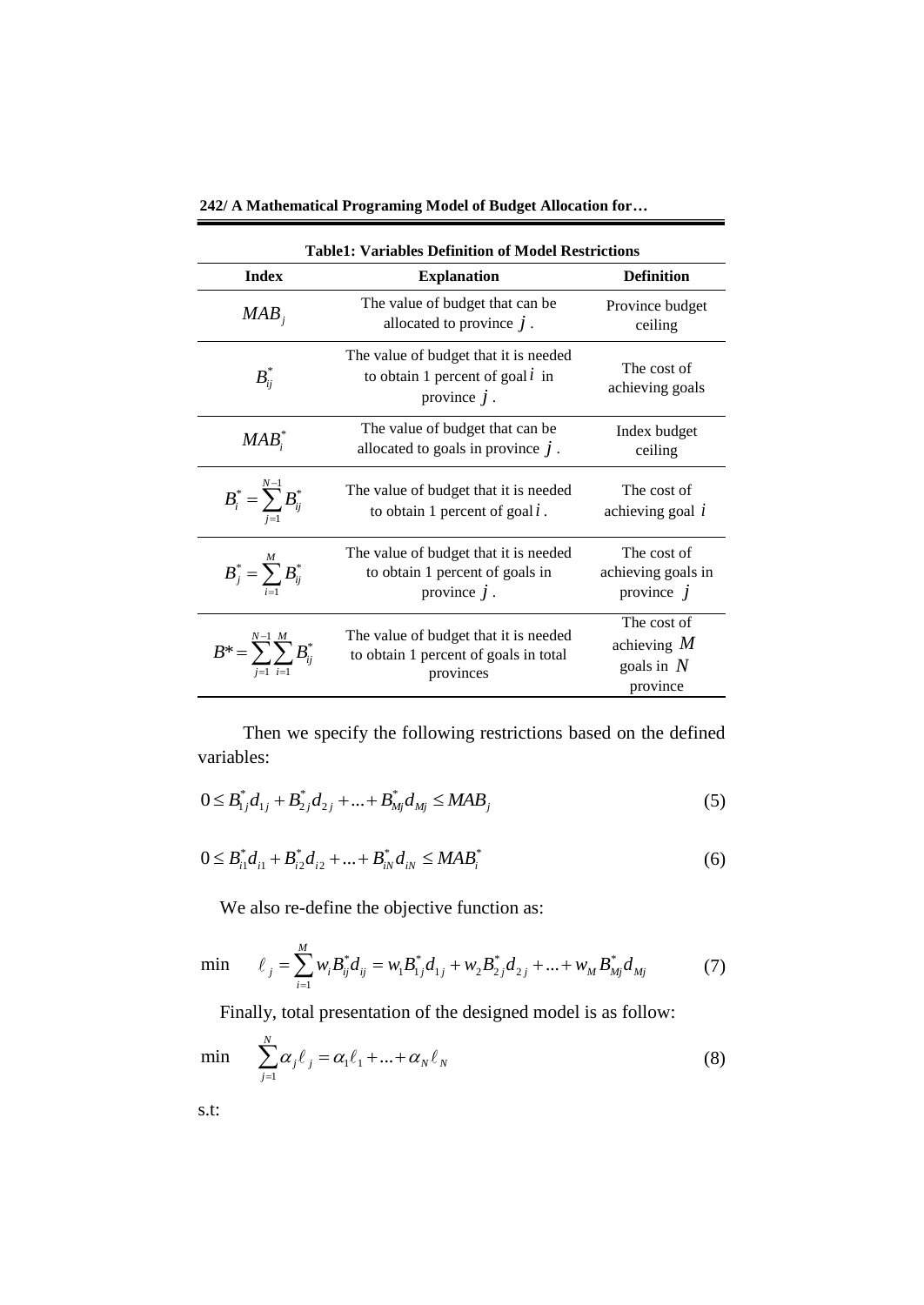$$
0 \leq B_{1j}^* d_{1j} + B_{2j}^* d_{2j} + ... + B_{mj}^* d_{Mj} \leq MAB_j \qquad \text{for} \qquad j = 1, 2, ..., N \qquad (9)
$$

$$
0 \leq B_{1j} a_{1j} + B_{2j} a_{2j} + ... + B_{Mj} a_{Mj} \leq MAD_j \qquad \text{for} \qquad j = 1, 2, ..., N \qquad (9)
$$
  

$$
0 \leq B_{i1}^* d_{i1} + B_{i2}^* d_{i2} + ... + B_{iN}^* d_{iN} \leq MAB_i^* \qquad \text{for} \qquad i = 1, 2, ..., M \qquad (10)
$$

$$
B_{ij}^* \ge 0 \qquad i = 1, 2, ..., N \qquad j = 1, 2, ..., M \qquad (11)
$$

$$
B_{ij}^{*} \ge 0 \t i = 1, 2, ..., N \t j = 1, 2, ..., M \t (11)
$$
  

$$
d_{ij} \ge 0 \t i = 1, 2, ..., N \t j = 1, 2, ..., M \t (12)
$$

Equation (8) shows the objective function and equation (9) presents *N* restriction on provinces and equation (10) shows the *M* restrictions on sectors or indexes. Evaluation of  $MAB_j$  and  $MAB_i^*$  is difficult, so we normalize the model. For the normalization of restrictions, we divide restrictions (9) on  $MAB_j$  and also divide restrictions (10) on  $MAB_i^*$ . We also divide the objective function  $\ell_j$ on  $MAB_j$  and then we obtain normalized objective function  $l'_j$ . The modified model is as follow:

modified model is as follow:  
\n
$$
\min \qquad \ell'_j = \sum_{i=1}^M w_i b_{ij}^* d_{ij} = w_i b_{1j}^* d_{1j} + w_2 b_{2j}^* d_{2j} + \dots + w_M b_{Mj}^* d_{Mj} \tag{13}
$$

$$
\min \sum_{j=1}^{N} \alpha_{j} \ell'_{j} = \alpha_{1} \ell'_{1} + ... + \alpha_{N} \ell'_{N}
$$
\n(14)

s.t:

s.t:  
\n
$$
0 \le b_{1j}^* d_{1j} + b_{2j}^* d_{2j} + \dots + b_{Mj}^* d_{Mj} \le 1 \qquad \text{for} \qquad j = 1, 2, \dots, N \tag{15}
$$

$$
0 \le b_{1j} d_{1j} + b_{2j} d_{2j} + \dots + b_{Mj} d_{Mj} \le 1 \qquad \text{for} \qquad j = 1, 2, \dots, N \tag{15}
$$
  

$$
0 \le b_{i1}^* d_{i1} + b_{i2}^* d_{i2} + \dots + b_{iN}^* d_{iN} \le 1 \qquad \text{for} \qquad i = 1, 2, \dots, M \tag{16}
$$

$$
b_{ij}^{*} \ge 0 \t i = 1, 2, ..., N \t j = 1, 2, ..., M \t (10)
$$
  

$$
b_{ij}^{*} \ge 0 \t i = 1, 2, ..., N \t j = 1, 2, ..., M \t (17)
$$
  

$$
d_{ij} \ge 0 \t i = 1, 2, ..., N \t j = 1, 2, ..., M \t (18)
$$

$$
d_{ij} \ge 0 \qquad i = 1, 2, ..., N \qquad j = 1, 2, ..., M \qquad (18)
$$

Where in  $(13)$  to  $(18)$ , we have: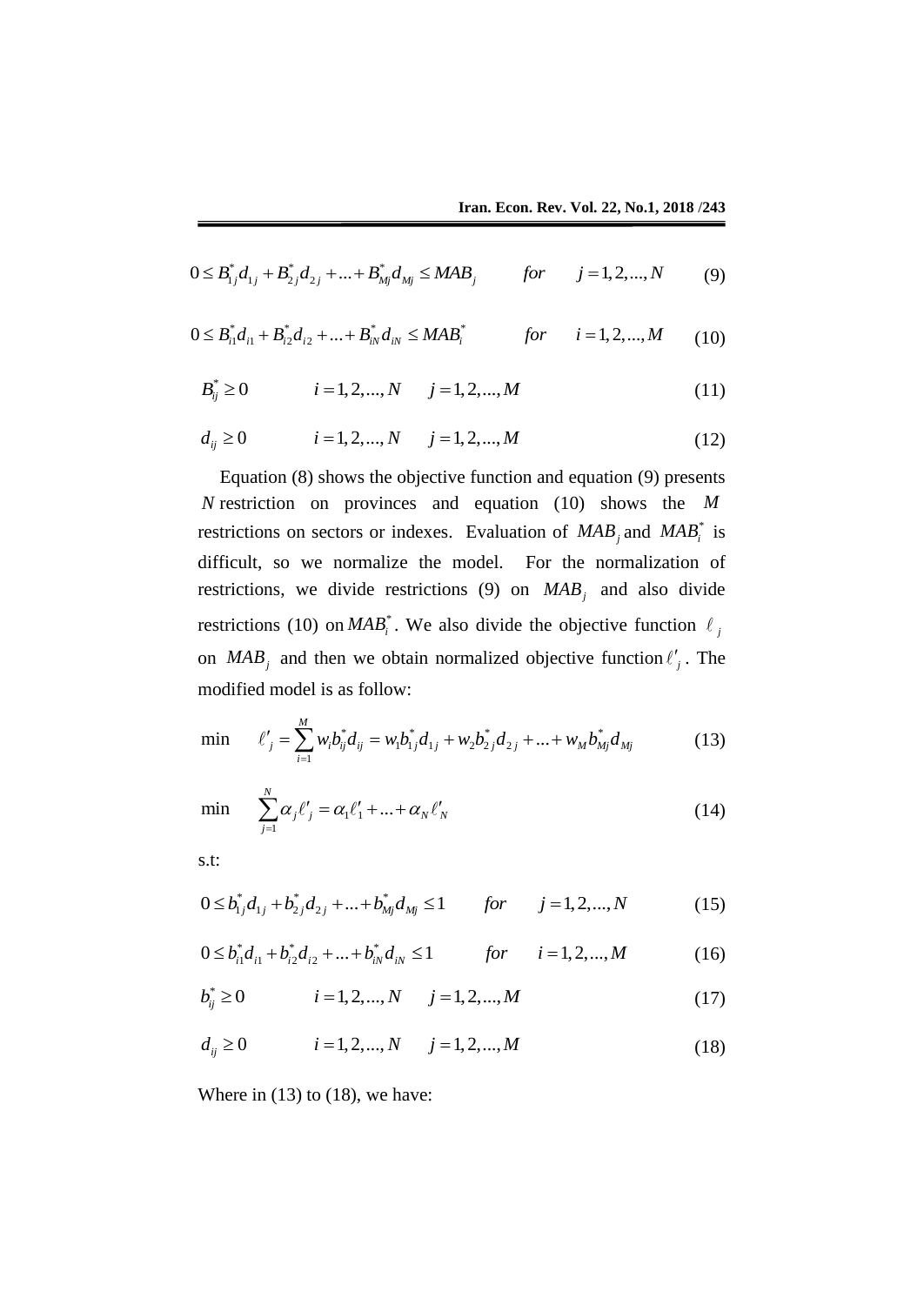**244/ A Mathematical Programing Model of Budget Allocation for…**

$$
b_{ij}^* = \frac{B_{ij}^*}{MAB_j}
$$
 for  $j = 1, 2, ..., N$  (19)

$$
b_{ij}^* = \frac{B_{ij}^*}{MAB_i^*} \qquad \qquad \text{for} \qquad i = 1, 2, ..., M \qquad (20)
$$

The variable  $b_{ij}^*$  presents the proportion of province *i* in index *j* from total country budget resources. Now we can define provinces proportions in total country budget as follow:

$$
y_j^* = \sum_{i=1}^M d_{ij} b_{ij}^* \quad for \quad j = 1, 2, ..., N
$$
 (21)

Our final goal of this study is to find the optimal value of  $y_i^*$ *j y* based on the designed model solution. There is also the following restriction in the designed model, based on definitions.

$$
\sum_{j=1}^{N} y_j^* = \sum_{j=1}^{N} \sum_{i=1}^{M} d_{ij} b_{ij}^* = 1
$$
\n(22)

This equation indicates that the sum of provinces proportions in total budget resources equal to 1. We want to find optimal proportions of any provinces. In order to solve the designed model, we employ simplex method of operation research. For this regard, the MATLAB programing software is employed.

## **4. Empirical Results**

In this sector, the empirical result of solved model is presented for Iran. We use provincial data getting out from Iran Statistics Center. These data include of provincial indicators in economy, education, infrastructure and welfare sectors in 2011 year. We employ six provincial indicators such as GDP per capita, economic participation rate, internet using rate, literacy rate, GINI coefficient and unemployment rate. Then we solve the designed model, practically. We first find and highlight the province which has best performance in any index. Then we calculate the distance indicator for any provinces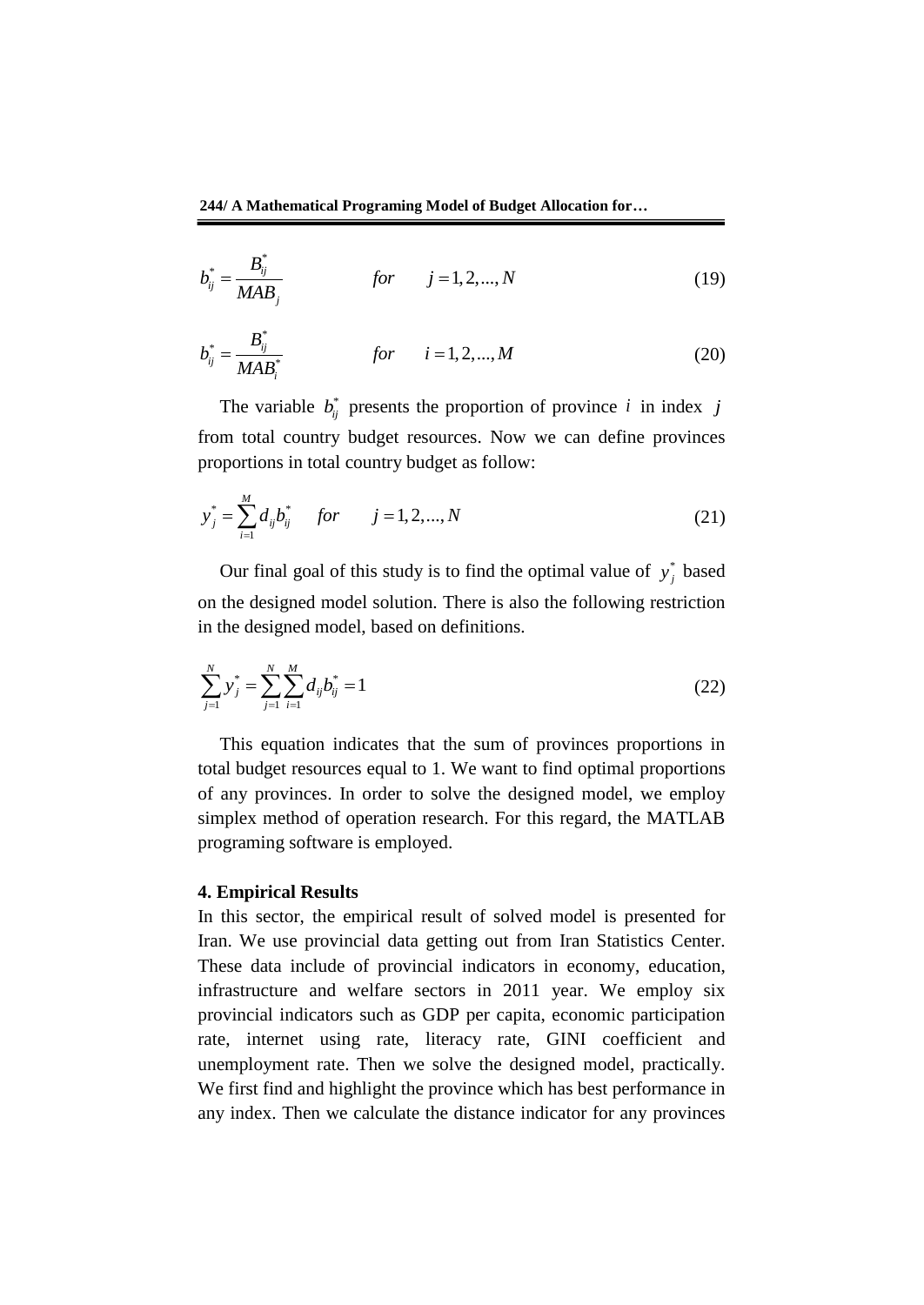for every index. Finally, we solve the model by using MATLAB programing environment.

**Table2: Iranian Provinces Data in 1390 Year**

| Province           | ${\rm GDP\, per}$<br>capita | participati<br>Economic<br>on rate | using rate<br>Internet | iteracy<br>rate | coefficient<br>E<br>U | Unemploy<br>ment rate |
|--------------------|-----------------------------|------------------------------------|------------------------|-----------------|-----------------------|-----------------------|
| East<br>Azerbaijan | 67.12                       | 0.411                              | 0.157                  | 0.821           | 0.367                 | 8.1                   |
| West<br>Azerbaijan | 50.88                       | 0.399                              | 0.114                  | 0.788           | 0.338                 | 9.8                   |
| Ardebil            | 62.02                       | 0.403                              | 0.136                  | 0.808           | 0.329                 | 12.1                  |
| Esfahan            | 92.41                       | 0.401                              | 0.225                  | 0.878           | 0.328                 | 11.8                  |
| Alborz             | 80.03                       | 0.342                              | 0.221                  | 0.902           | 0.272                 | 9.6                   |
| Elam               | 53.27                       | 0.365                              | 0.164                  | 0.823           | 0.340                 | 8.7                   |
| <b>Boshehr</b>     | 226.25                      | 0.363                              | 0.198                  | 0.836           | 0.319                 | 7.8                   |
| Tehran             | 145.05                      | 0.392                              | 0.26                   | 0.903           | 0.352                 | 11.4                  |
| Charmahal          | 60.75                       | 0.378                              | 0.142                  | 0.825           | 0.334                 | 14.1                  |
| South<br>khorasan  | 59.22                       | 0.365                              | 0.161                  | 0.825           | 0.320                 | 7.4                   |
| Razavi<br>khorasan | 66.99                       | 0.364                              | 0.151                  | 0.863           | 0.327                 | 8.9                   |
| North<br>khorasan  | 50.95                       | 0.431                              | 0.129                  | 0.803           | 0.332                 | 13.5                  |
| Khozestan          | 85.95                       | 0.346                              | 0.148                  | 0.835           | 0.337                 | 9.6                   |
| Zanjan             | 67.77                       | 0.373                              | 0.17                   | 0.823           | 0.284                 | 8.7                   |
| Semnan             | 106.01                      | 0.394                              | 0.24                   | 0.884           | 0.333                 | 7.8                   |
| Sistan             | 39.85                       | 0.29                               | 0.066                  | 0.715           | 0.401                 | 11.1                  |
| Fars               | 73.80                       | 0.359                              | 0.174                  | 0.863           | 0.357                 | 10.1                  |
| Gazvin             | 92.04                       | 0.416                              | 0.17                   | 0.841           | 0.274                 | 14.0                  |
| Ghom               | 67.79                       | 0.33                               | 0.205                  | 0.866           | 0.359                 | 8.1                   |
| Kurdistan          | 50.83                       | 0.407                              | 0.123                  | 0.779           | 0.311                 | 11.1                  |
| Kerman             | 77.29                       | 0.338                              | 0.14                   | 0.822           | 0.332                 | 8.4                   |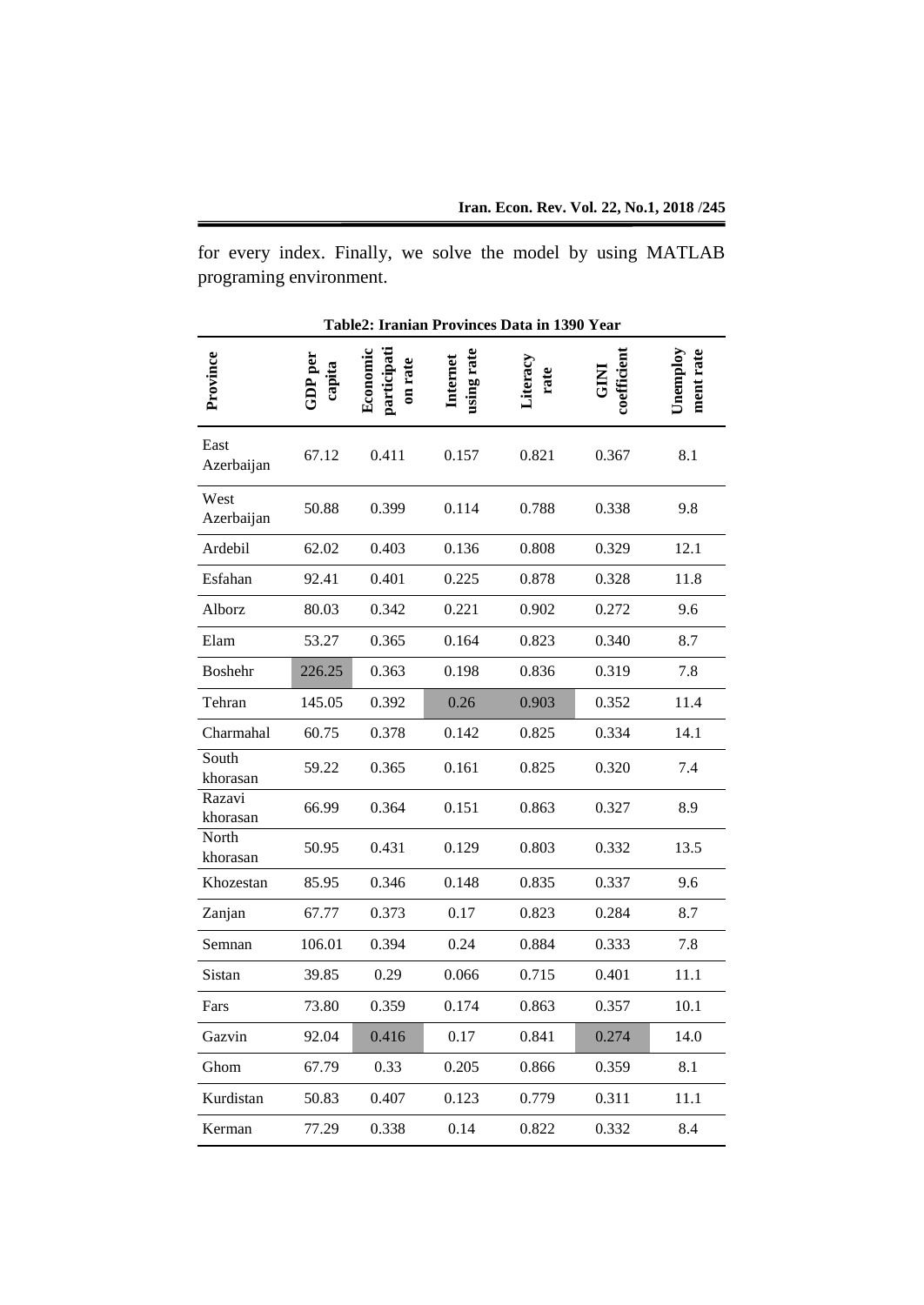| Province   | $GDP$ per<br>capita | participati<br>Economi<br>on rate | rate<br>Internet<br>using | Literacy<br>rate | coefficient<br><b>EXP</b> | rate<br>Unemploy<br>ment |
|------------|---------------------|-----------------------------------|---------------------------|------------------|---------------------------|--------------------------|
| Kermanshah | 66.53               | 0.369                             | 0.13                      | 0.817            | 0.341                     | 15.3                     |
| Kohkiloyeh | 52.31               | 0.292                             | 0.145                     | 0.819            | 0.305                     | 13.7                     |
| Golestan   | 50.62               | 0.366                             | 0.136                     | 0.83             | 0.381                     | 12.3                     |
| Gilan      | 64.90               | 0.378                             | 0.149                     | 0.843            | 0.312                     | 12.3                     |
| Lorestan   | 52.74               | 0.354                             | 0.127                     | 0.804            | 0.307                     | 14.9                     |
| Mazandaran | 83.87               | 0.381                             | 0.166                     | 0.857            | 0.309                     | 13.8                     |
| Markazi    | 98.18               | 0.367                             | 0.171                     | 0.838            | 0.345                     | 5.5                      |
| Hormozgan  | 89.30               | 0.322                             | 0.139                     | 0.837            | 0.288                     | 7.4                      |
| Hamedan    | 63.30               | 0.394                             | 0.135                     | 0.836            | 0.343                     | 6.4                      |
| Yazd       | 142.065             | 0.369                             | 0.212                     | 0.878            | 0.316                     | 6.7                      |

**246/ A Mathematical Programing Model of Budget Allocation for…**

**Source**: Iran statistical center

Based on the table2, Tehran province has best performance in two indicators literacy rate and internet using rate among 31 Iran's provinces. In the economic participation rate indicator, Gazvin province has best performance. Based on the table2, the lowest value of GINI coefficient, as the measure of income inequality, belongs to Gazvin province. The Markazi province has lowest value of unemployment rate among 31 provinces in Iran and Boshehr province has highest value of GDP per capita among these provinces. We calculate distance variable for any province in any indicator based on the provinces that have best performance in these indicators. For any provinces, the distance variable is calculated respect to best performance province.

The distance indicator  $(d_{ij})$  for any provinces in any indexes is calculated based on the real data for  $N = 31$  and  $M = 6$ . We also calculate weights vectors of indicators based on the AHP approach. Then we can solve model based on operation research methods. We employ simplex method by using MATLAB programing environment.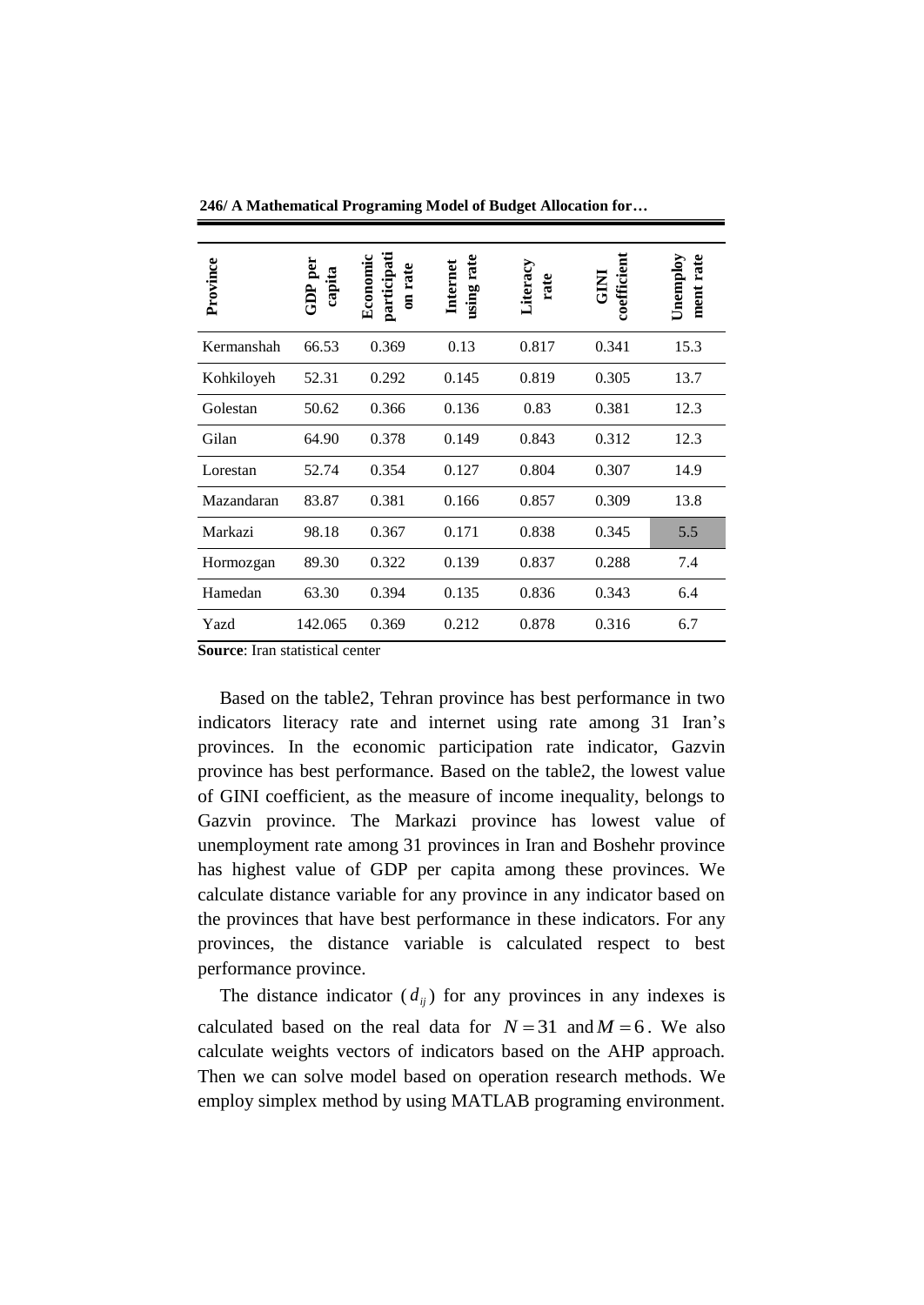The results of solution are presents in table3. In this table, the optimal proportion of any provinces is presented based on the designed model.

| <b>Allocation in 1390</b> |                                                 |                                                                                              |  |  |
|---------------------------|-------------------------------------------------|----------------------------------------------------------------------------------------------|--|--|
| <b>Province</b>           | <b>Provinces optimal</b><br>proportion in total | <b>Actual Provinces proportion</b><br>in total budget resources<br>based on 1390 budget plan |  |  |
|                           | budget resources ( $y_i^*$ )                    |                                                                                              |  |  |
| East Azerbaijan           | 3.29                                            | 4.49                                                                                         |  |  |
| West Azerbaijan           | 3.55                                            | 3.65                                                                                         |  |  |
| Ardebil                   | 3.22                                            | 1.90                                                                                         |  |  |
| Esfahan                   | 3.55                                            | 5.36                                                                                         |  |  |
| Alborz                    | 3.61                                            | 1.89                                                                                         |  |  |
| Elam                      | 3.78                                            | 1.53                                                                                         |  |  |
| <b>Boshehr</b>            | 3.13                                            | 2.03                                                                                         |  |  |
| Tehran                    | 2.34                                            | 11.26                                                                                        |  |  |
| Charmahal                 | 3.26                                            | 1.56                                                                                         |  |  |
| South khorasan            | 3.12                                            | 1.46                                                                                         |  |  |
| Razavi khorasan           | 3.15                                            | 6.21                                                                                         |  |  |
| North khorasan            | 3.06                                            | 1.31                                                                                         |  |  |
| Khozestan                 | 2.98                                            | 6.54                                                                                         |  |  |
| Zanjan                    | 3.08                                            | 1.93                                                                                         |  |  |
| Semnan                    | 3.24                                            | 1.35                                                                                         |  |  |
| Sistan                    | 3.29                                            | 3.91                                                                                         |  |  |
| Fars                      | 3.41                                            | 6.27                                                                                         |  |  |
| Gazvin                    | 2.95                                            | 1.47                                                                                         |  |  |
| Ghom                      | 3.17                                            | 2.86                                                                                         |  |  |
| Kurdistan                 | 3.85                                            | 1.54                                                                                         |  |  |
| Kerman                    | 3.16                                            | 2.68                                                                                         |  |  |
| Kermanshah                | 3.04                                            | 4.21                                                                                         |  |  |
| Kohkiloyeh                | 3.61                                            | 3.38                                                                                         |  |  |
| Golestan                  | 3.25                                            | 2.31                                                                                         |  |  |
| Gilan                     | 3.21                                            | 3.38                                                                                         |  |  |
| Lorestan                  | 3.14                                            | 2.62                                                                                         |  |  |
| Mazandaran                | 3.45                                            | 4.31                                                                                         |  |  |

**Table3: Model Solution Results and Comparison with Actual Budget**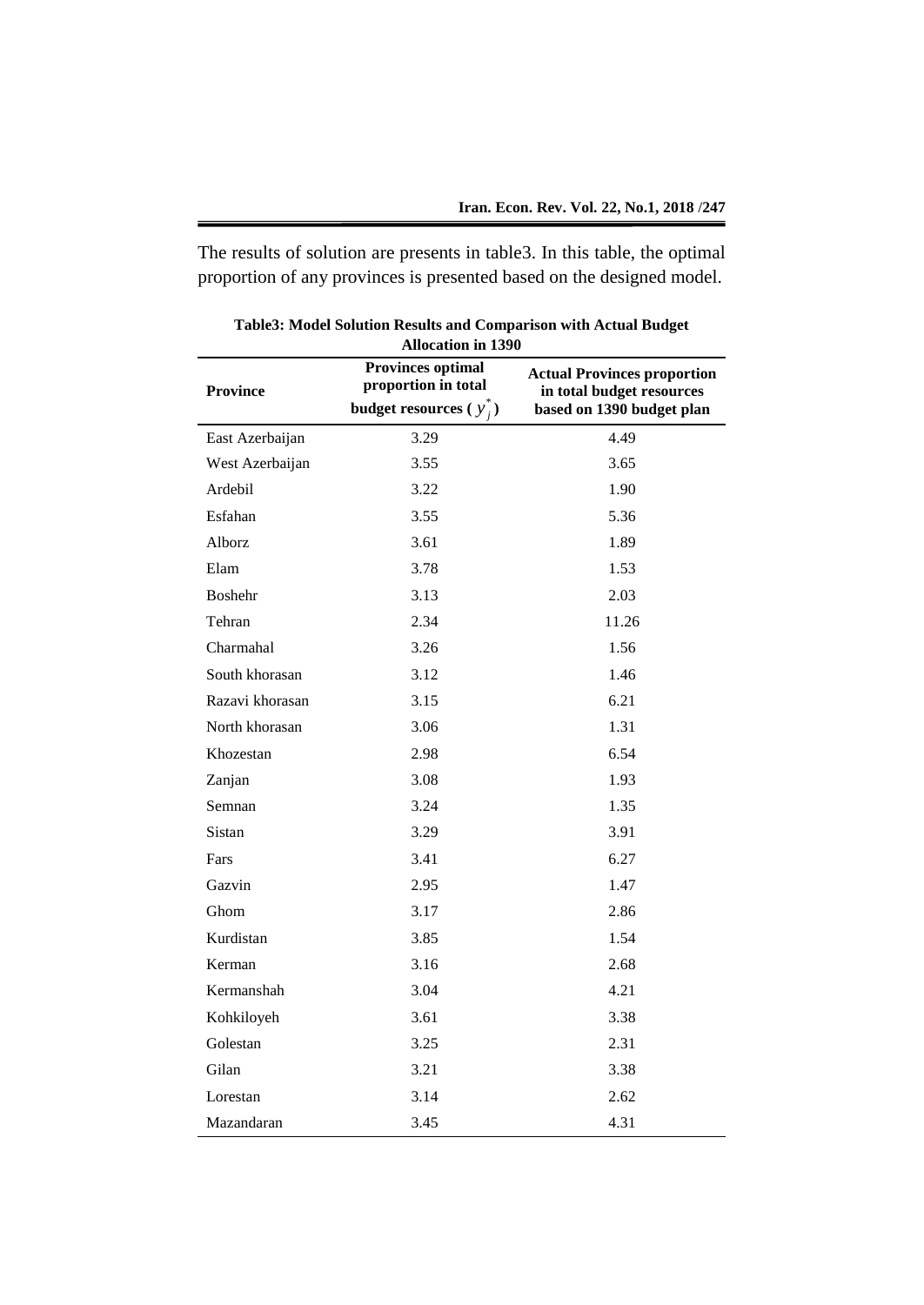| <b>Province</b> | <b>Provinces optimal</b><br>proportion in total<br>budget resources $(y_i^*)$ | <b>Actual Provinces proportion</b><br>in total budget resources<br>based on 1390 budget plan |
|-----------------|-------------------------------------------------------------------------------|----------------------------------------------------------------------------------------------|
| Markazi         | 3.17                                                                          | 1.71                                                                                         |
| Hormozgan       | 3.07                                                                          | 2.62                                                                                         |
| Hamedan         | 2.98                                                                          | 2.44                                                                                         |
| Yazd            | 2.89                                                                          | 1.81                                                                                         |

**248/ A Mathematical Programing Model of Budget Allocation for…**

**Source:** Research finding

Based on the table3, the designed model has ability to set provinces budgeting. Comparison results of the model with the actual situation of provinces budget allocation in 1390 shows that there is significant difference between actual and optimal budget allocation. It is show that the actual method of provinces budgeting has not been optimal in 1390 year. So it seems to be necessary to review in the current method of provinces budgeting.

As it is presented in table3, in order to reduce development gap among provinces of Iran, the higher proportions of general budget must allocate to lower developed provinces with low performance in under study indicators that need to employ transfer policies among regions and provinces. In real, government must use mechanisms to transfer budget fund from more developed regions to less developed provinces of them. Thus, the possibility of achieving convergence in budget distribution, as a result of proposed model, is possible. We can develop the solution for any number of indicators. Our designed model can allocate budget resources to provinces in order to reducing gap among them.

## **5. Conclusion**

The existence of regional disparities within a country remains as an important theoretical and practical issue which it is examined in planning and allocation of budget resources. In this study we design a mathematical multi-purpose programing model in order to reallocation budget resources among Iran's provinces to achieve development convergence among them. In this regard, we attempt to design a model that allocates budget resources to provinces such that development distance and economic disparities among them be at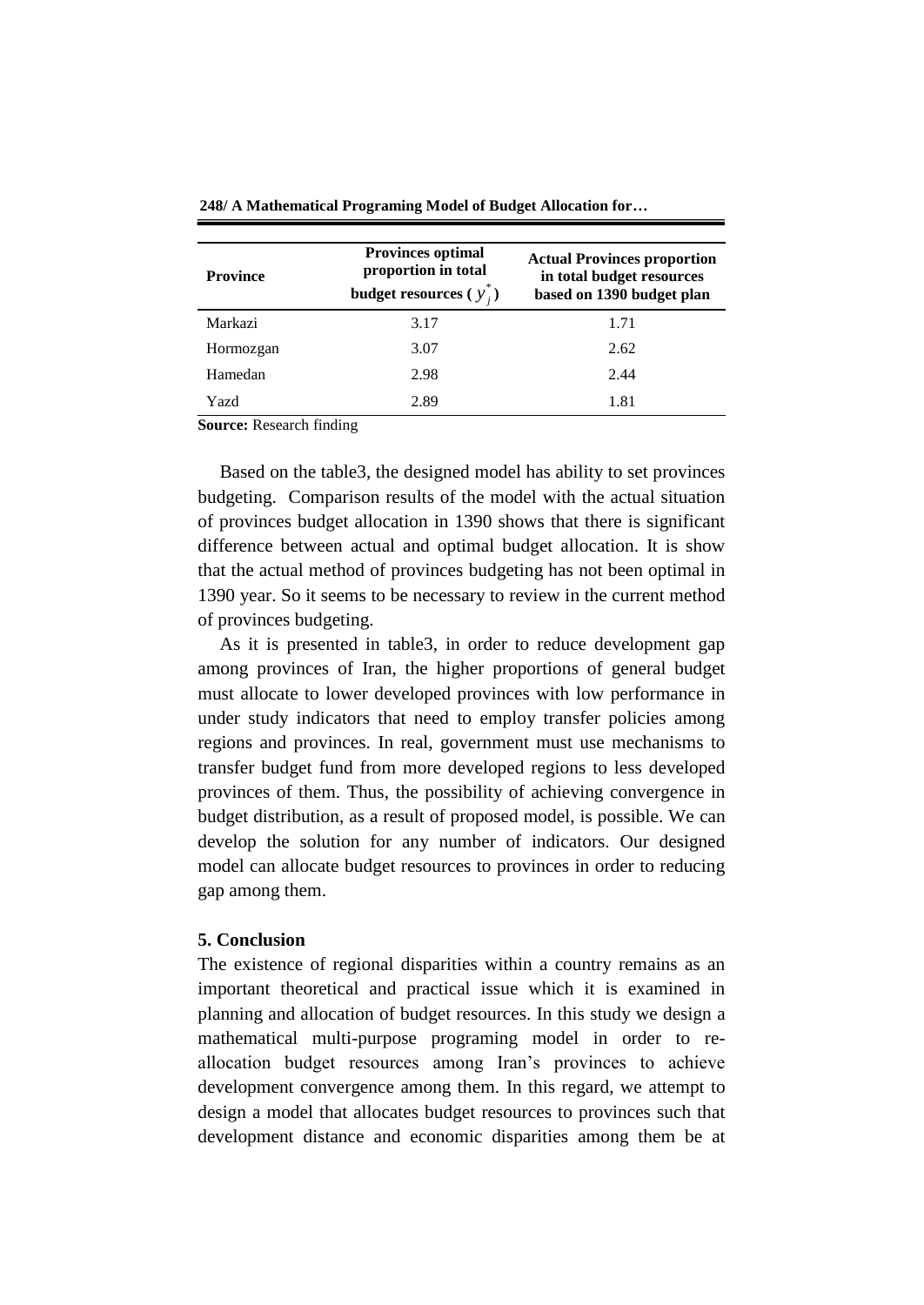least. In order to fulfill this budgeting process, it is recommended that the transfer policies be used among more and less developed provinces. This will allow the convergence in redistribution of budgeting among Iranian provinces. The government, as budget planner, can increase relative proportion of less developed provinces in oil revenues in order to achieve convergence in budget distributions among heterogeneous Iranian provinces.

# **References**

Abdollahzade, G. & Sharifzadeh, A. (2012). Classifying Regional Development in Iran (Application of Composite Index Approach) . *Urban–Regional Studies and Research (Isfahan University)* ,*4*(13), 41*–*62.

Amirahmadi, H. (1986). Regional Planning in Iran: A Survey of Problems and Policies. *The Journal of Developing Area*, *20*, 501*–*530.

Amirahmadi, H., & Atash, F. (1987). Dynamics of Provincial Development and Disparities in Iran, *Third World Planning Review*, *9*(2), 155*–*185.

Banerjee, A., & Kuri, P. K. (2015). Regional Disparity and Convergence in Human Development in India. *Development Disparities in India*, Retrieved from https://link.springer.com/bookseries/11234.

Chae, Y. M., Newbrander, William, C., & Thomason, J. A. (2006). Application of Goal Programming to Improve Resource Allocation for Health Services in Papua New Guinea. *The International Journal of Health Planning and Management*, *4*(2), 81–95.

Du, J., Ran, M., & Ren, J. (2102). A Spatial Econometric Analysis on the Disparity of Regional Financial Development in China. *Advances in Information Sciences and Service Sciences*, *4*(3), 230–239.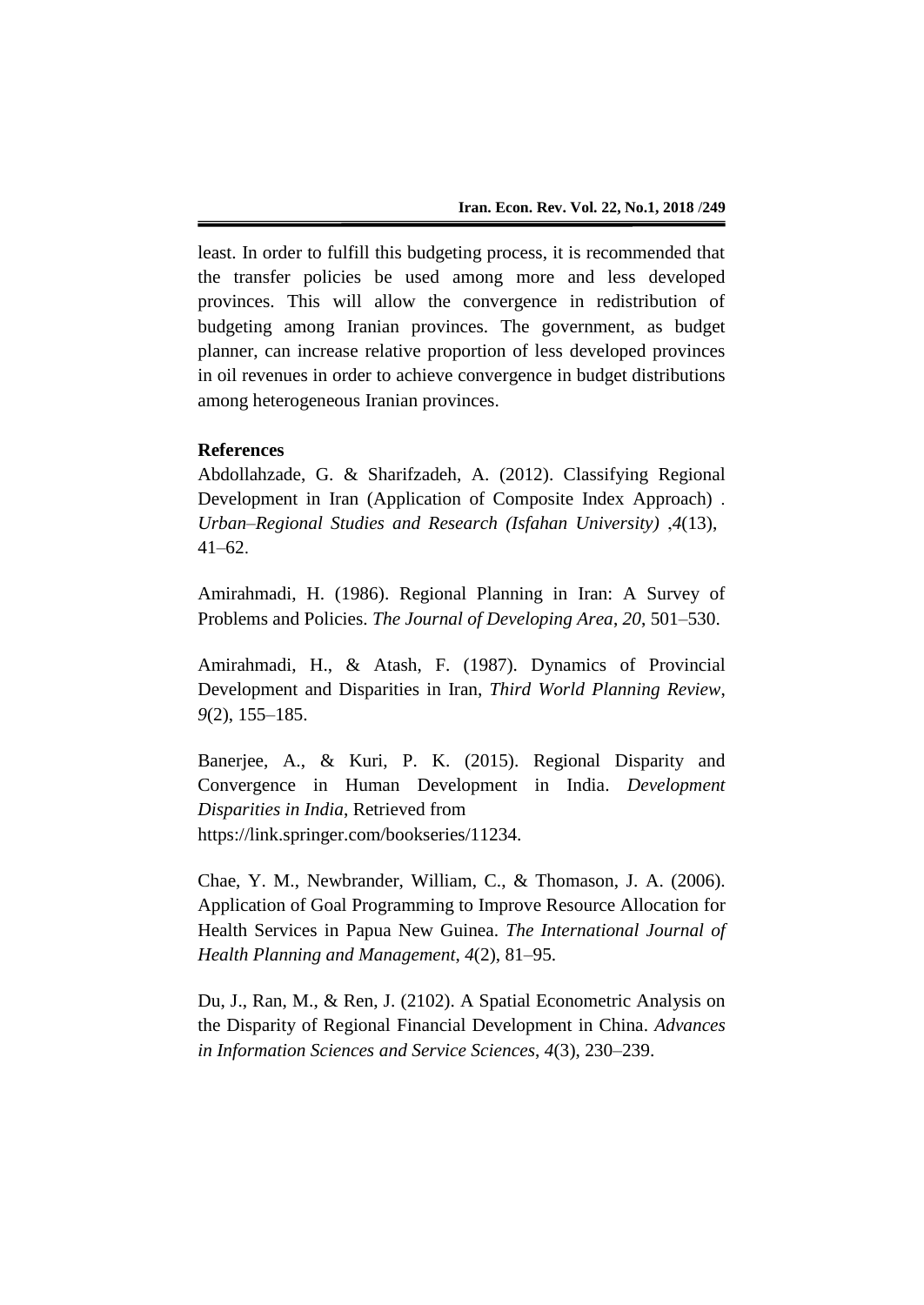**250/ A Mathematical Programing Model of Budget Allocation for…**

Fan, S., Kanbur, R., & Zhang, X. (2011). China's Regional Disparities: Experience and Policy. *Review of Development Finance*, *1*, 47–56.

Kanbur, R., & Lustig, N. (2000). *Why is Inequality Back on the Agenda?* Retrieved from http://purl.umn.edu/127690.

Kanbur, R., & Zhang, X. (2007). *Spatial Disparities and Economic Development, Global Inequality.* Cambridge: Policy Press.

Kanbur, R., & Zhang, X. (2005), Fifty Years of Regional Inequality in China: A Journey through Central Planning Reform and Openness. *Review of Development Economics*, *9*(1), 87–106.

Kuznets, S. (1955), Economic Growth and Income Inequality, *American Economic Review*, *45*, 1–28.

Lucas, R. E. (1986). On the Mechanics of Economic Development. *Journal of Monetary Economics, 22*(1), 3-42.

Norris, E. D. & Weber, S. (2001), Regional Disparities and Transfer Policies in Russia: Theory and Evidence. *IMF Working Paper*, Retrieved from https://www.imf.org.

Ohlan, R. (2013). Pattern of Regional Disparities in Socio-Economic Development in India: District Level Analysis. *Social Indicators Research*, *114*(3), 841–873.

Pinder, D. (1983). *Regional Economic Development and Policy: Theory and Practice in the European Community.* London; Allen & Unwin.

Pourmohammadi, M. R. & Valibeigi, M. (2015). Identification of Interactions between Quality Life Indicator and Regional Development. *BAGH-I-NAZAR*, *12*(32), 43–52.

Romer, P. M. (1986). Increasing Returns and Long*-*Run Growth*, Journal of Political Economy, 94*(5), 1002–1037.